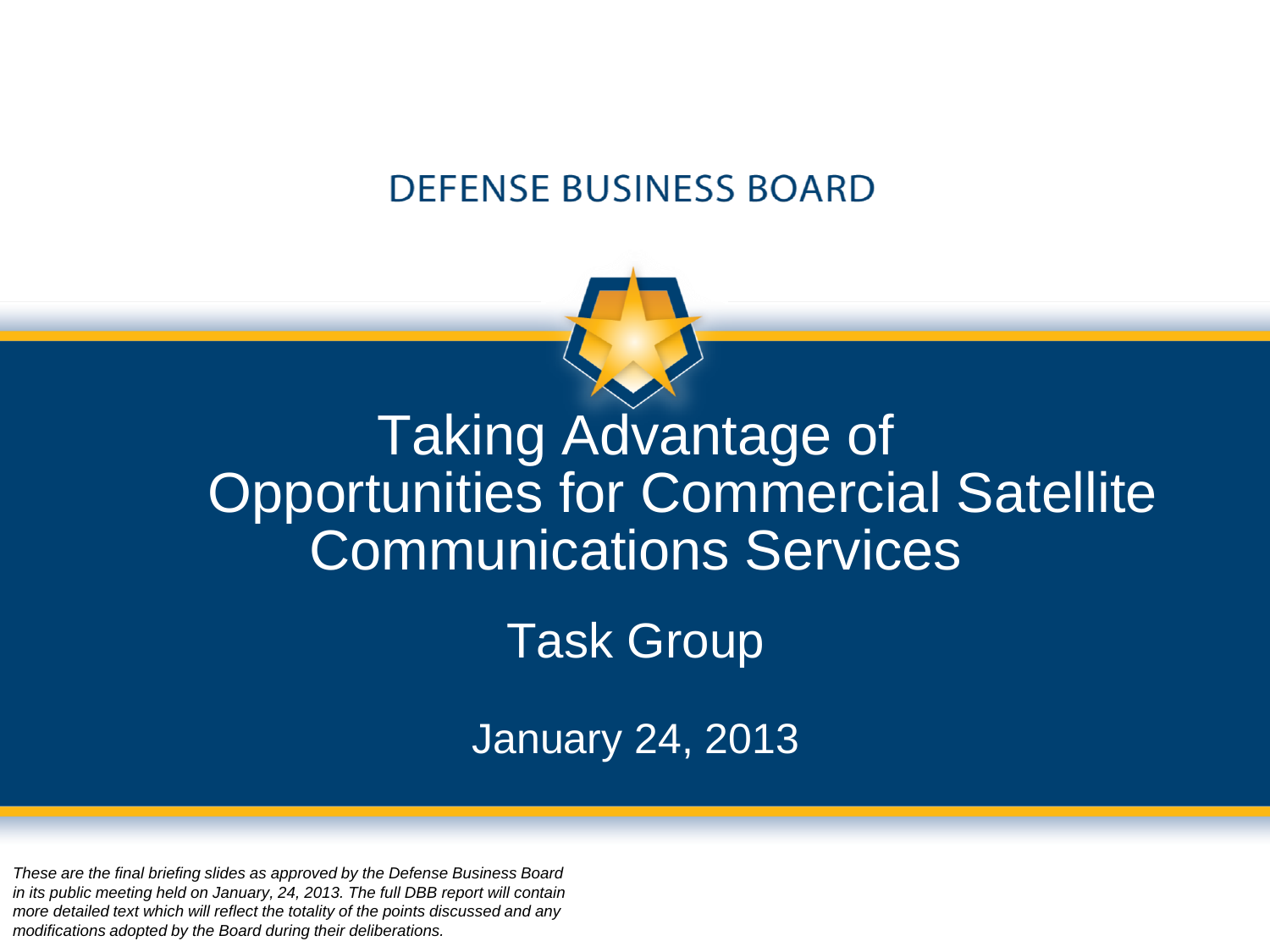## **Agenda**

- **Task Group Overview**
- **Process**
- **Background**
- **Findings**
- **Recommendations**
- **Next Steps**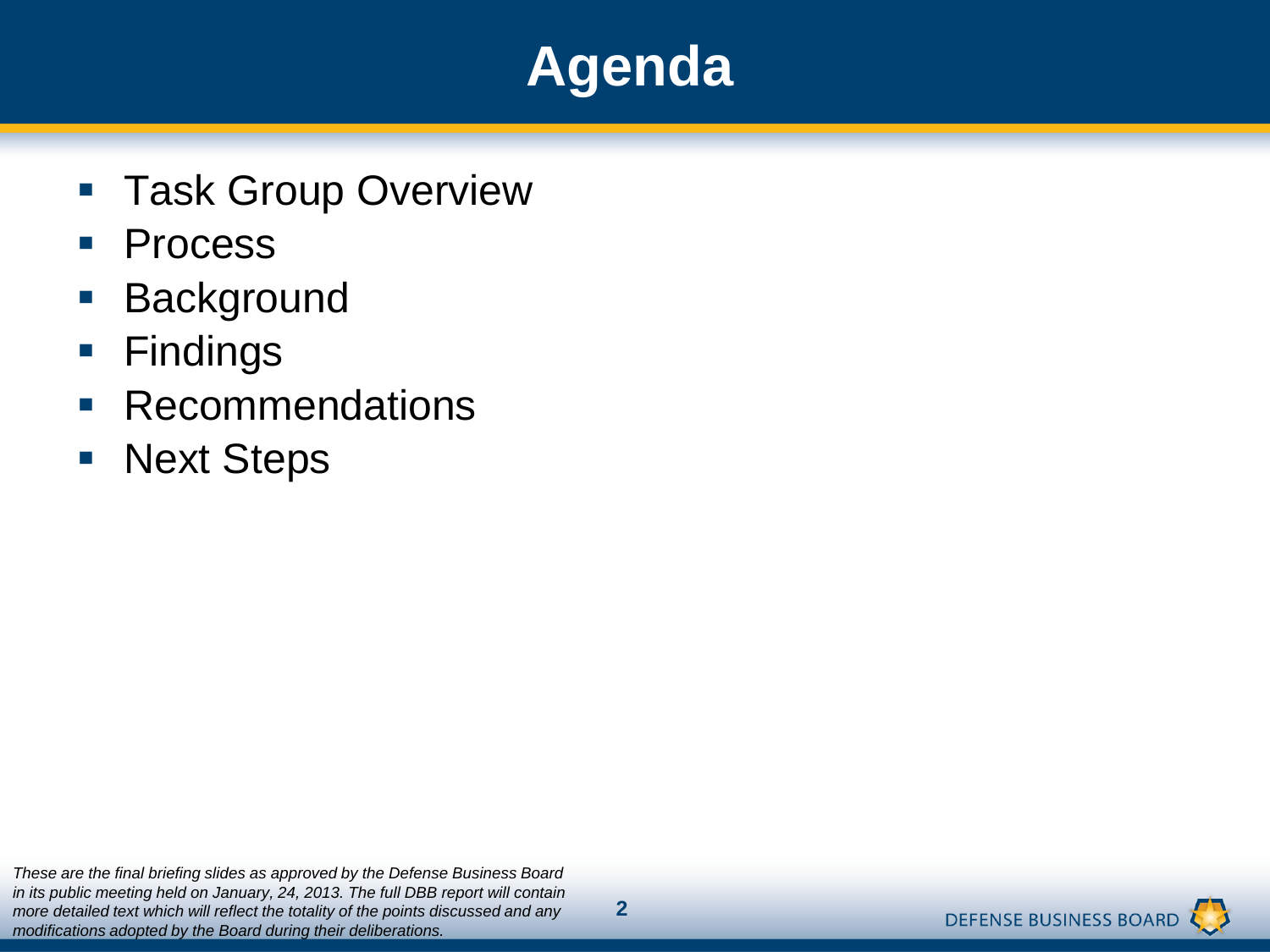## **Task Group Overview**

### **Terms of Reference**

- Identify impediments to DoD's ability to better utilize the commercial satellite sector
- Recommend ways forward that allow DoD to better leverage opportunities from the commercial satellite service providers
- Review the opportunities, internal obstacles to implementation, and any corrective actions required to enable DoD to rapidly evaluate and take advantage of potential commercial satellite communications services.

### **Task Group Members**

- Mr. Neil Albert (Chair)
- Mr. Joe Wright
- Mr. David Langstaff
- Ms. Leigh Warner

### **DBB Assistants**

 COL Lawrence Kominiak COL Chris McPhillips Kelsey Keating

*These are the final briefing slides as approved by the Defense Business Board in its public meeting held on January, 24, 2013. The full DBB report will contain more detailed text which will reflect the totality of the points discussed and any modifications adopted by the Board during their deliberations.*

**3**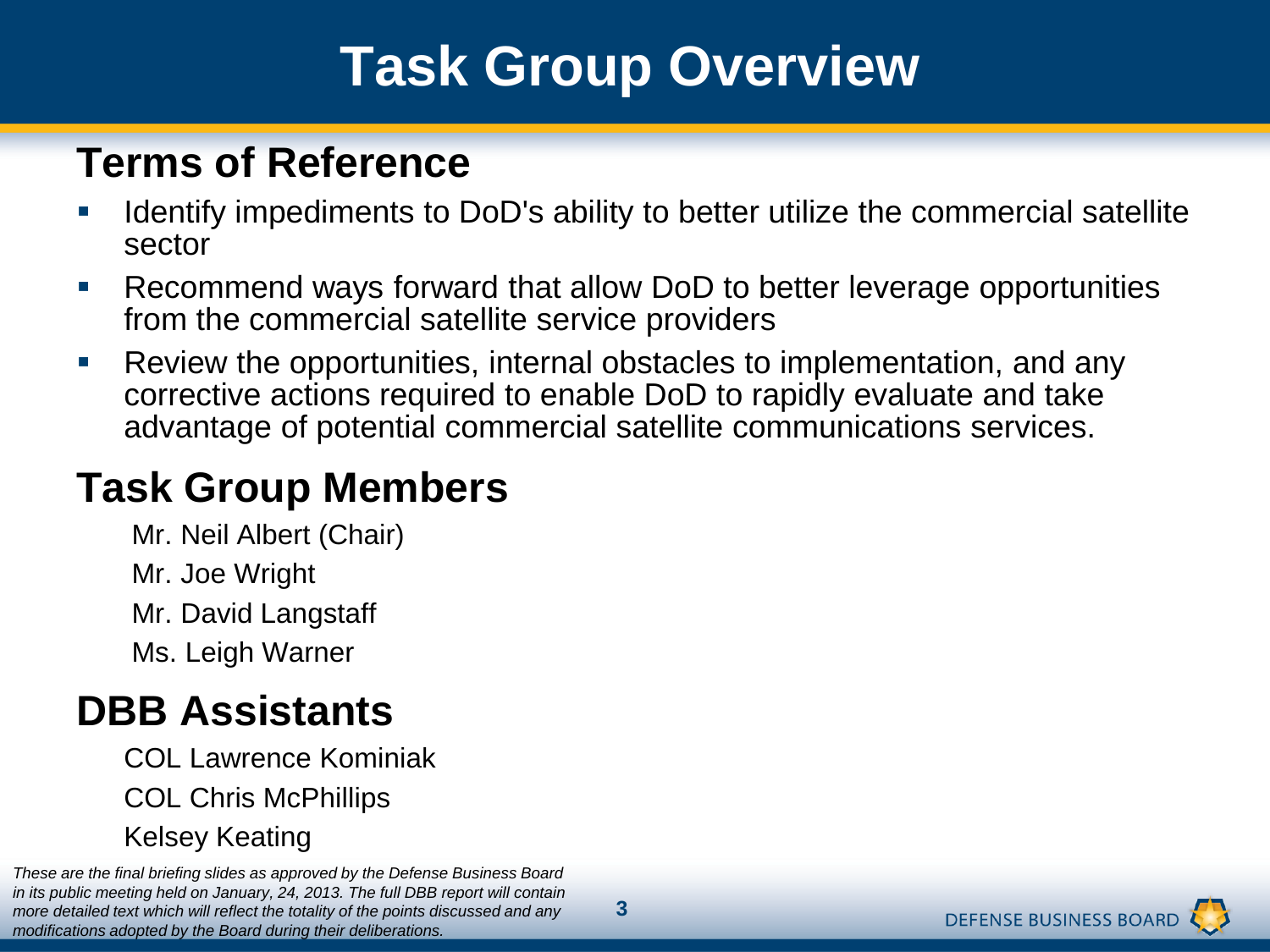## **Process**

#### **Interviews**

- 20+ interviews across DoD & Commercial Space Industry
	- DoD CIO, USAF Space and Missile Command (SMC), OSD AT&L, CAPE, EA Space, Joint Staff, Dir., Defense Information Systems Agency (DISA), Gen. James Cartwright (Retired)
	- Commercial partners representing a major cross-section of the Space Industry: Boeing, Hughes, Intelsat, SES, US Space, Universal Space, ViaSat, InmarSat, Orbital Science

#### **Bibliographical/Literature Review**

- National Defense Strategy, January 2012
- National Space Policy, June 2010
- National Security Space Strategy, January 2011
- Industry provided products & documents
- DISA 2013-2018 Strategic Plan
- DISA AOA for Satellite Communications, October 2012
- JP 6-0: Joint Communications System, June 2010
- JP 3-14 Space Operations, January 2009
- DoD Information Enterprise Architecture, July 2012
- DoD CIO SATCOM Governance Framework, January 2013
- Capstone Concept for Joint Operations: Joint Force 2020, September 2012
- GAO reports
- White Papers

*These are the final briefing slides as approved by the Defense Business Board in its public meeting held on January, 24, 2013. The full DBB report will contain more detailed text which will reflect the totality of the points discussed and any modifications adopted by the Board during their deliberations.*

**4**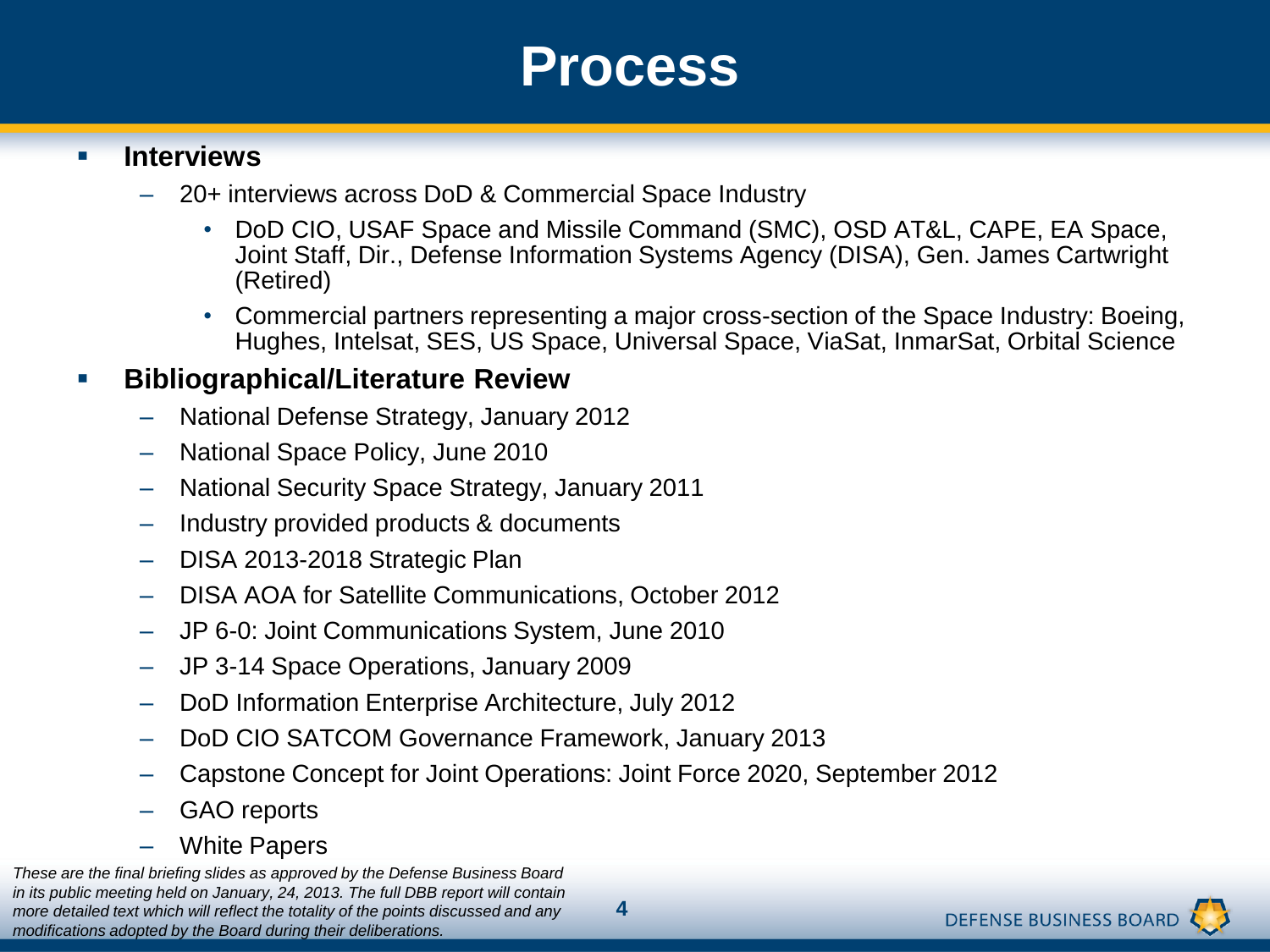## **Background – Context and Common Terms**

- SATCOM: All satellite communications (app. 58% of total global satellite market)
	- MILSAT: Military satellite communications
	- GOVSAT: Civil government satellite communications
	- COMSAT: Commercial satellite communications
- Specialized satellites: app. 42% of total global satellite market (e.g., meteorology, navigation, remote sensing, etc.)

**5**

- Acronyms:
	- AEHF: Advanced Extremely High Frequency Satellite
	- EPS: Enhanced Polar System Satellite
	- MUOS: Mobile User Objective System **Satellite**
	- WGS: Wideband Global SATCOM System

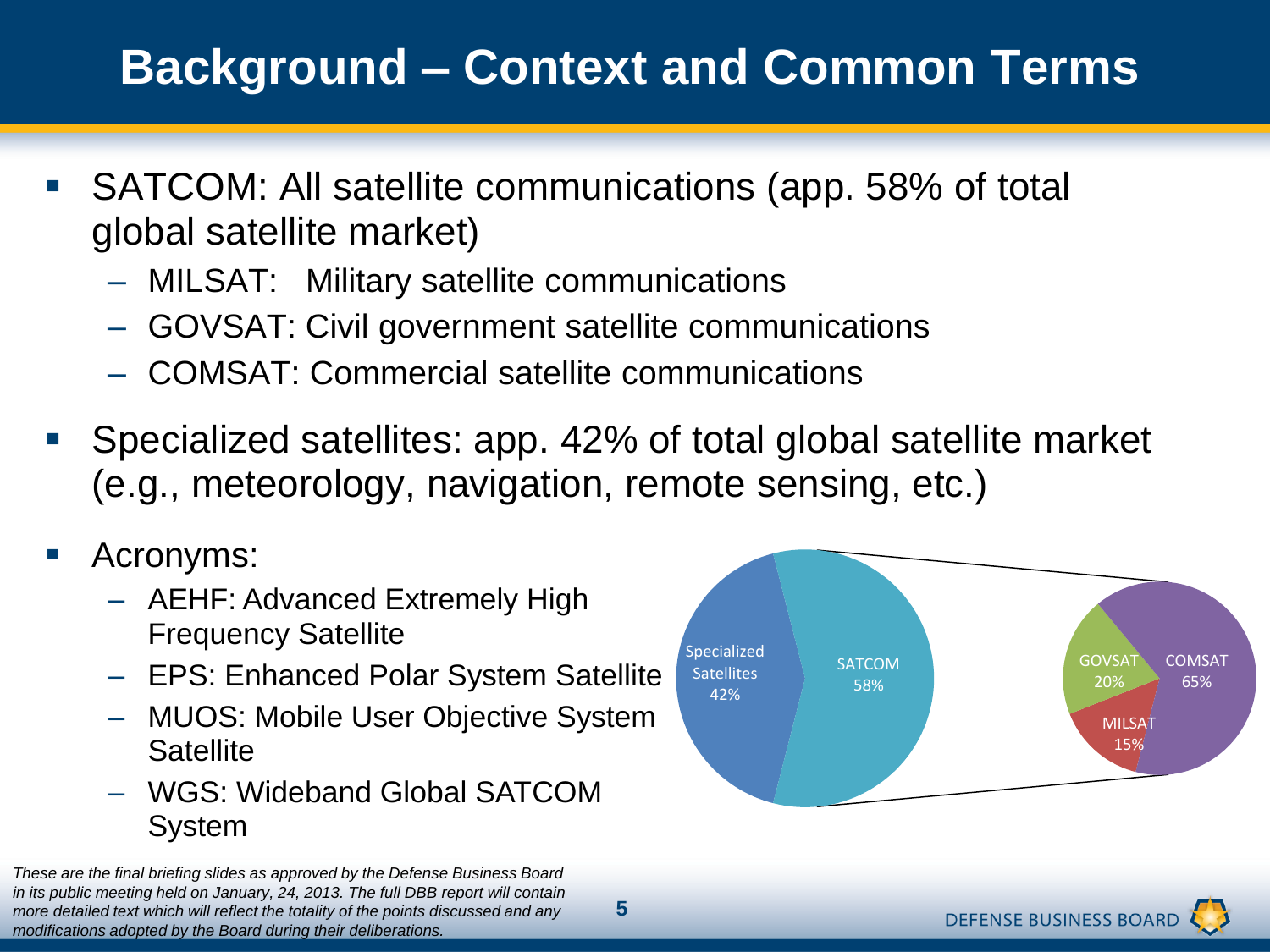## **Background Basic Facts**

- DoD controls MILSAT: USAF SMC procures MILSAT assets and selected frequencies to meet end-user requirements
- COMSAT assets and services are owned by commercial sector, independent of DoD
- **DISA procures COMSAT services as needed to** augment MILSAT, based on end-user requirements
- **MILSAT and COMSAT services are not interchangeable** in all instances due to unique DoD needs
	- Further complicating the issue, SATCOM services are complex with various owners and multiple bands (including  $\mathsf{K}_{\mathsf{u}}\text{-band}$ , Xband, K<sub>a</sub>-band, and others)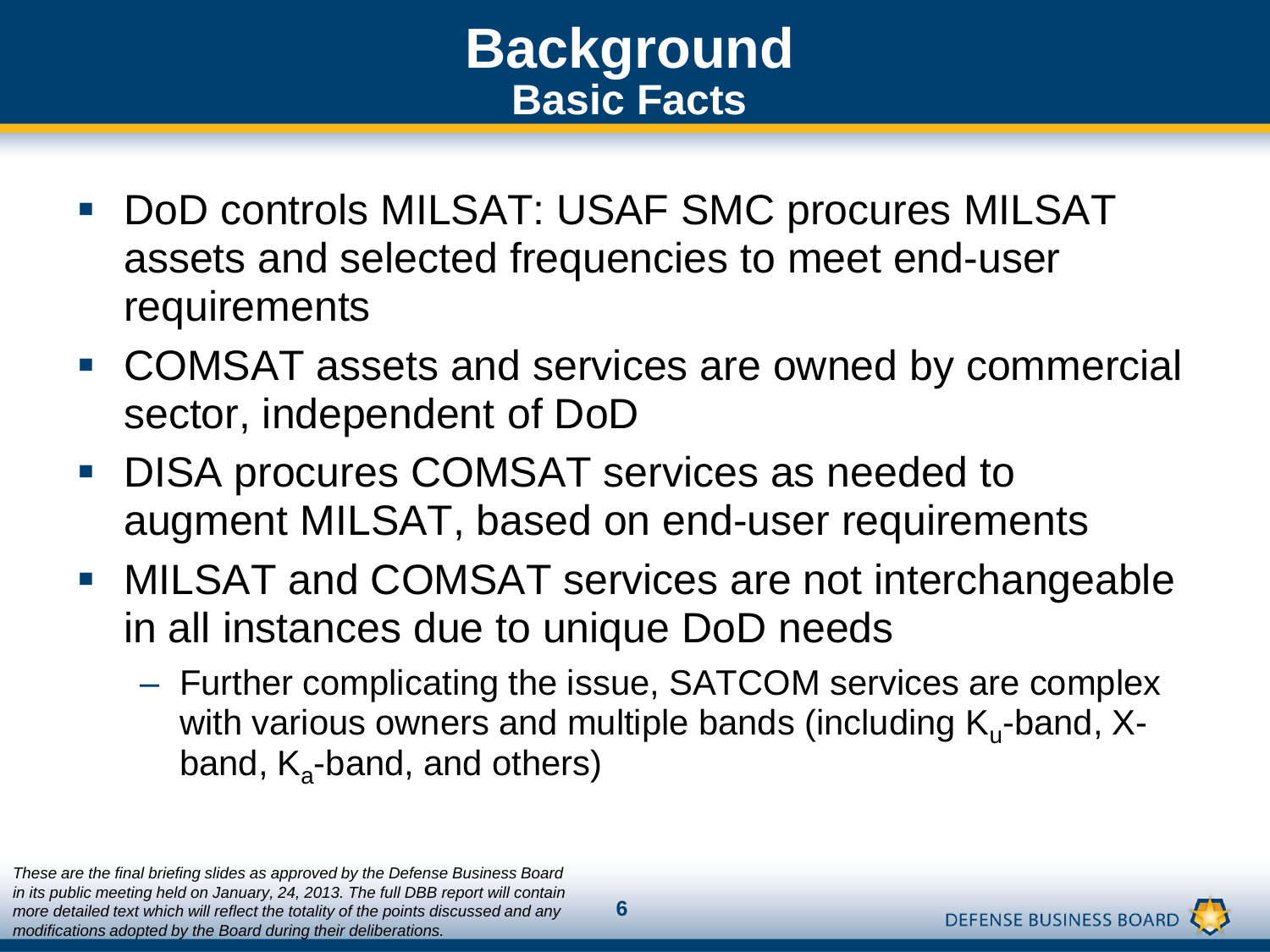## **Background DoD Market**

- Total FY10 DoD SATCOM costs (excluding GOVSAT): \$1.6B\*
	- MILSAT 60% (\$960M/year) \*
	- COMSAT 40% (\$640M/year) \*
- DoD COMSAT requirements met by
	- Leases 75% \*
	- "Spot market" purchases 25% \*
- DoD/DISA leases COMSAT predominately through oneyear leases
- The cost of COMSAT services purchased by DoD/DISA could grow to \$3B - \$5B in the next 15 years
	- \* Source: DISA

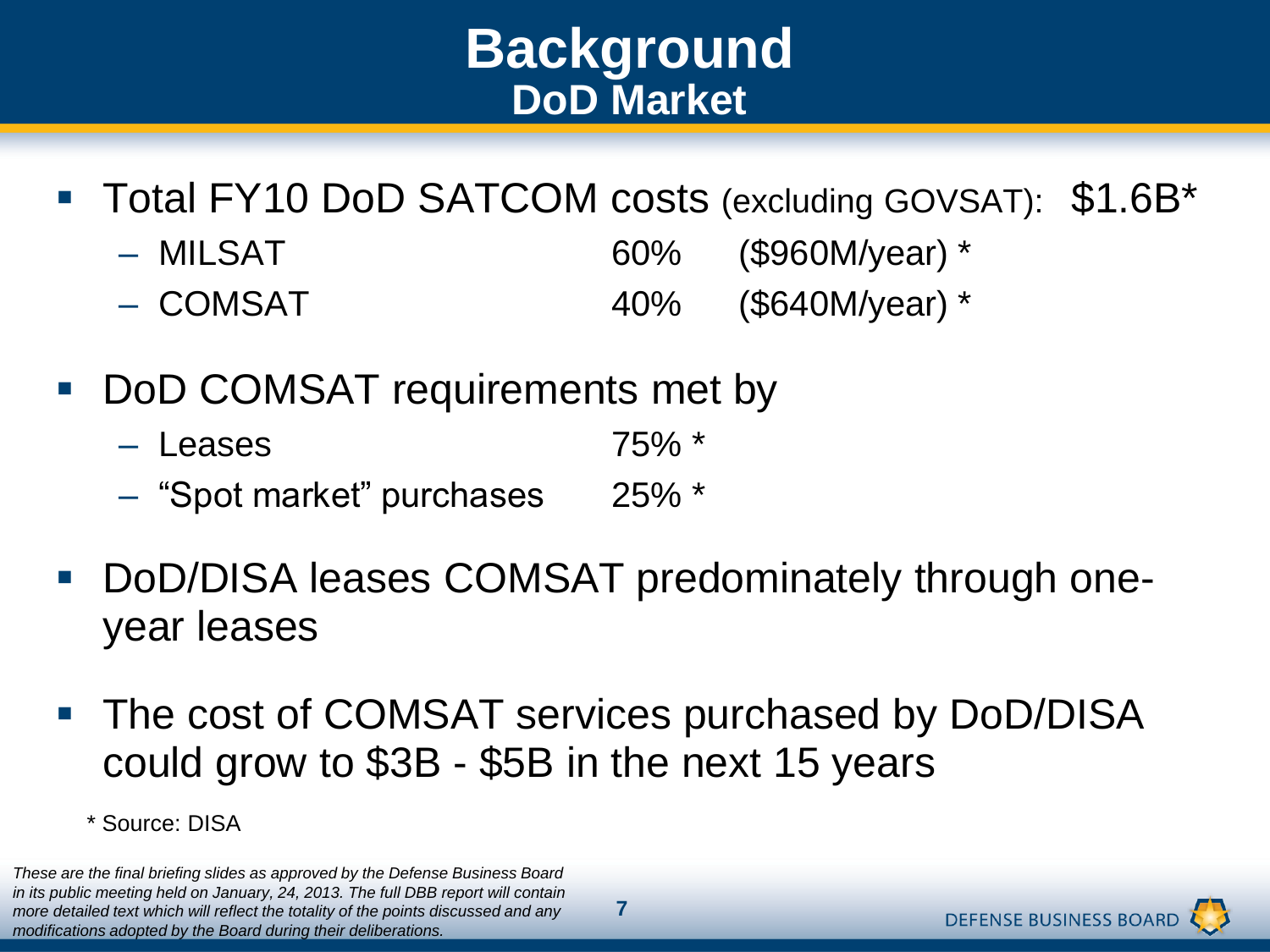## **Background COMSAT Market**

- COMSAT experiencing explosive private sector growth and new technological capabilities
- COMSAT capabilities (frequency) similar to MILSAT
- Commercial business decisions based on Return on Investment
- Commercial SATCOM industry is multinational and some may not partner with DoD in all geographies
- COMSAT "fill rates" in many geographies are currently at 80% without DoD contracts
- DoD is not driving the growth of the industry
	- Satellite TV, HD TV, etc.

"*Unsure if DoD is really interested in doing business with us*" --U.S. Private Sector COMSAT Senior Executive

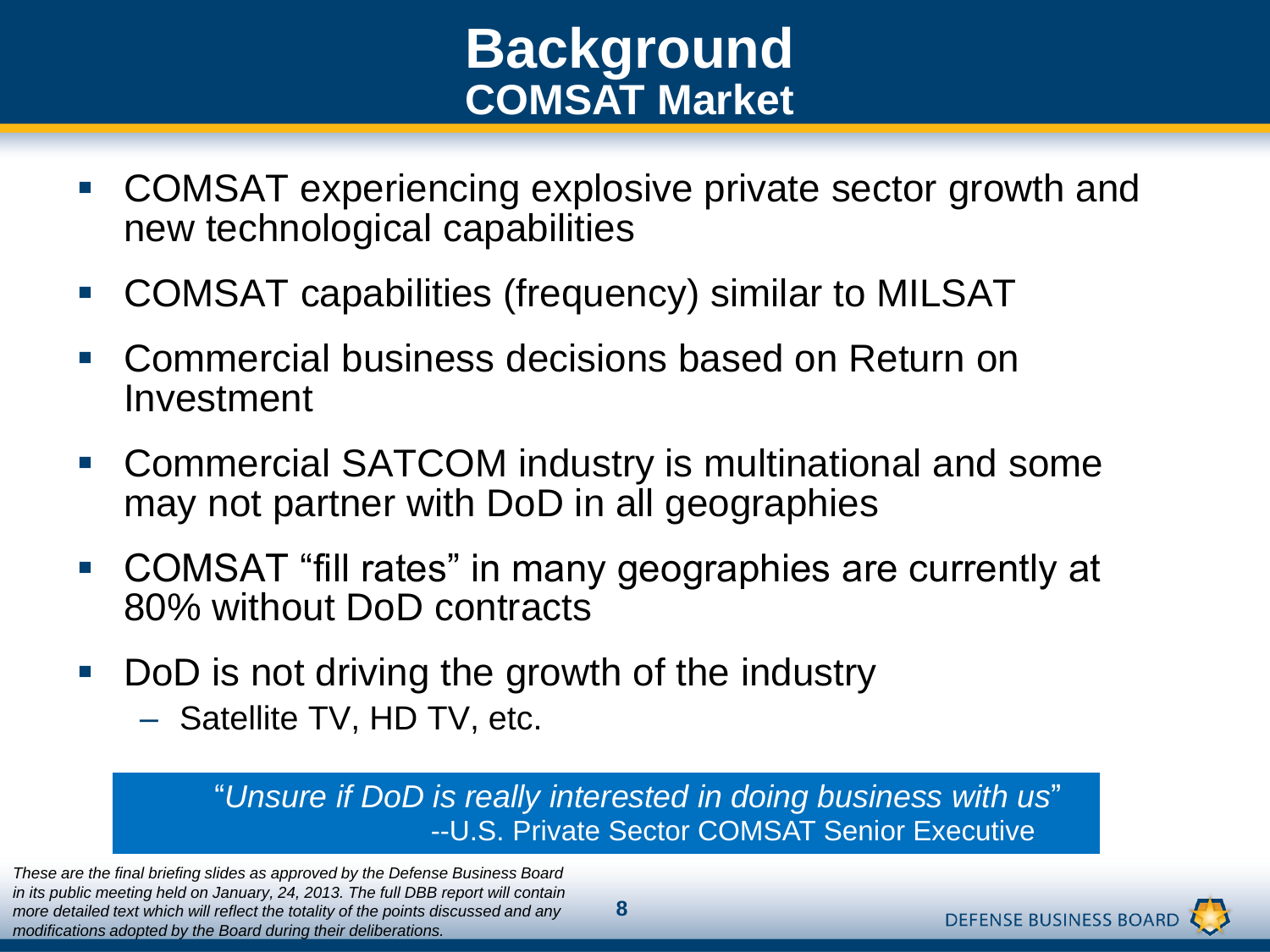## **Findings Overview**

- COMSAT needed to satisfy future DoD requirements
- SATCOM is a mission critical resource for all of DoD
- "Nontraditional" opportunities for rapid COMSAT acquisition exist but obstacles exist to implementation
- DoD strategy and management structure for interfacing with rapidly evolving COMSAT ecosystem is not optimized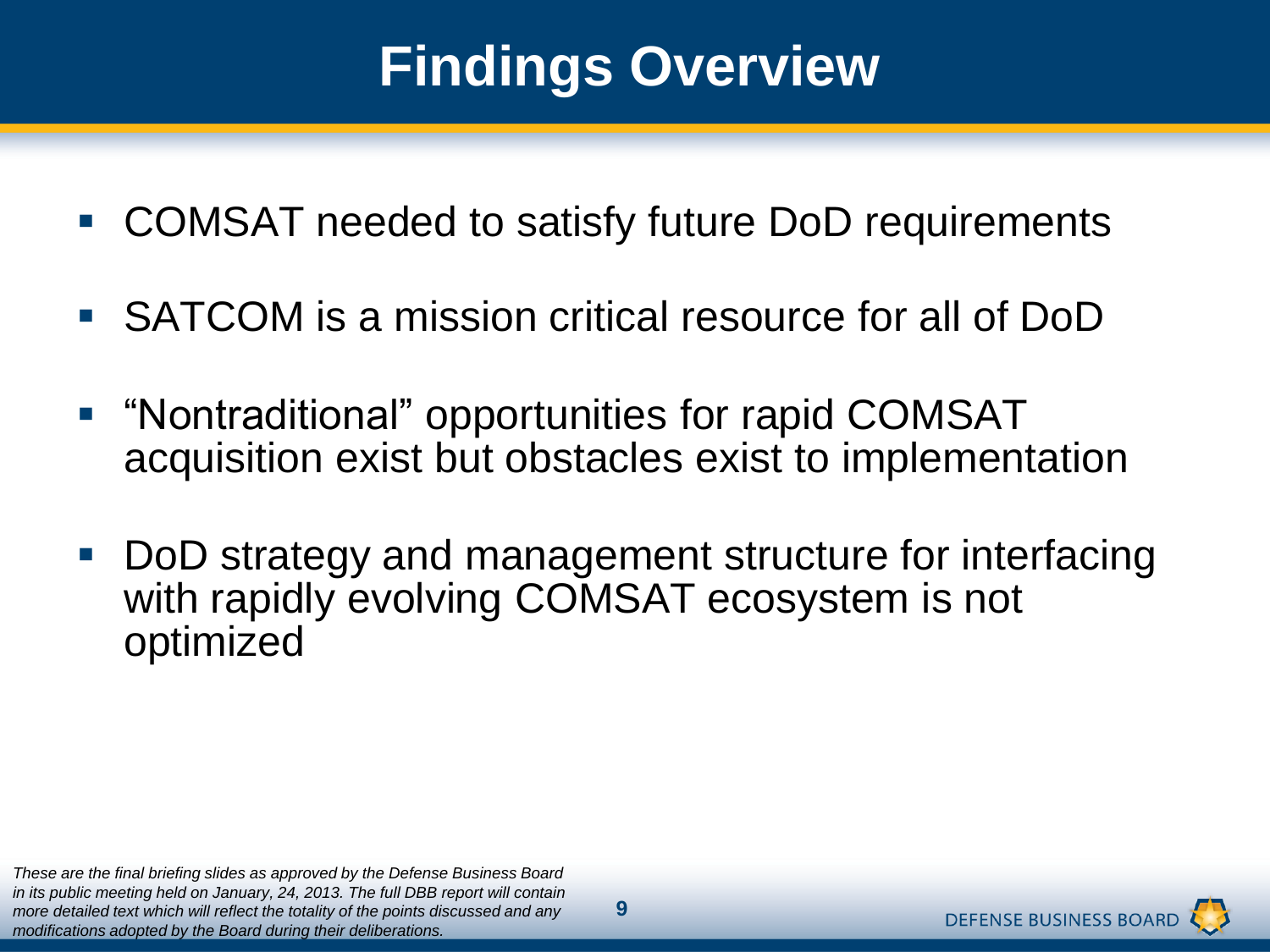## **Military Satellite Capacity**



MILSAT will soon reach 30 Gbps capacity – Is that enough?

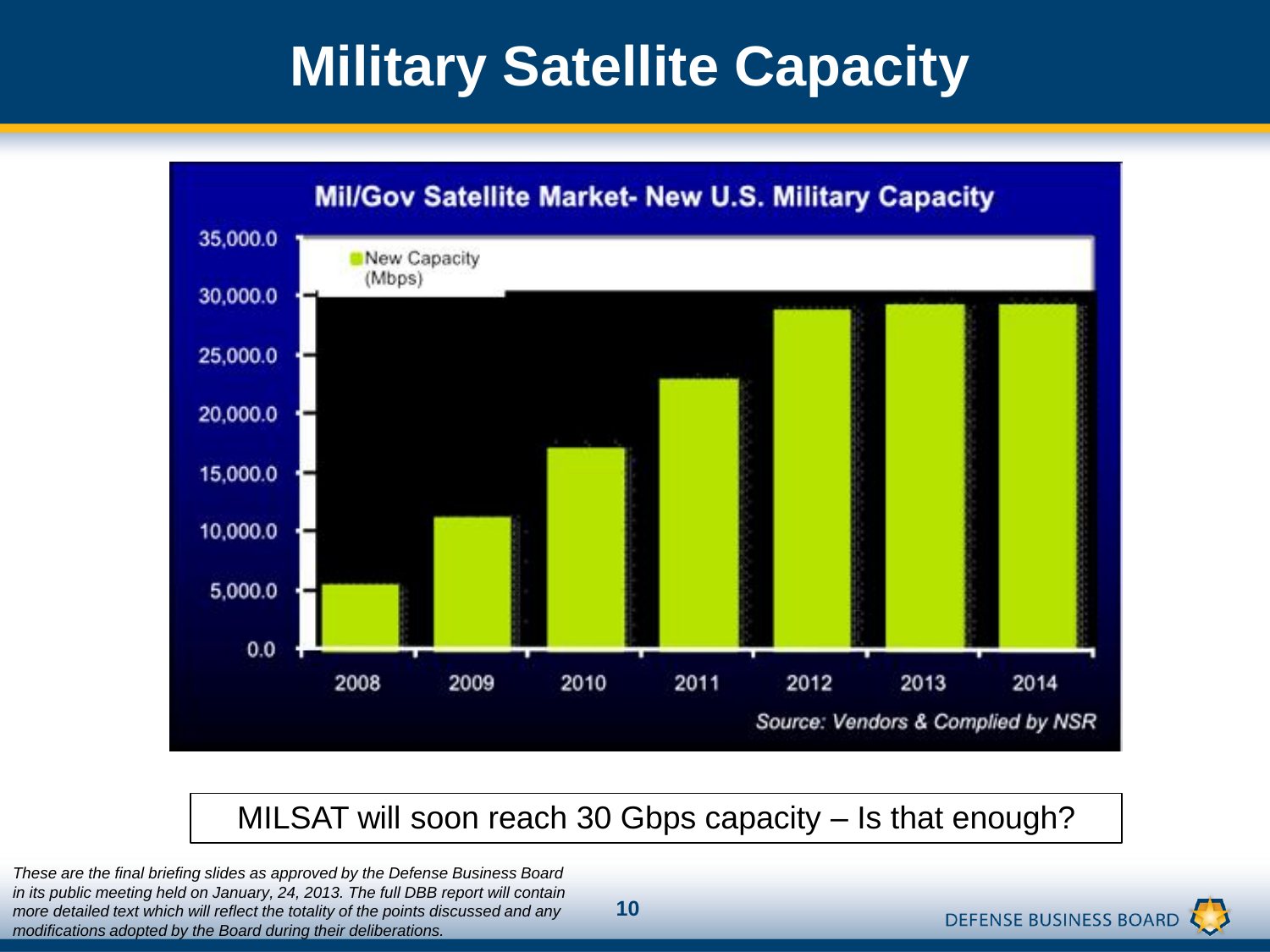## **Finding 1 COMSAT Needed To Satisfy Future DoD Requirements**

- Implementation of National Defense Strategy and Capstone Concept for Joint Operations will require additional SATCOM capacity
	- Future strategy includes expanded presence into varied geographies
	- Withdrawals from existing geography requires increasing reliance on surveillance
	- New platforms and sensors (e.g. UAVs, ISR) require increasing satellite communications
- COMSAT provides 40% of DoD SATCOM expected to increase over next decade by 68% (Source: NSR, 2011)
	- Rebalance toward Asia Pacific
	- Greater Navy support to patrol the sea lanes
	- Monitoring world events
	- Increased activity in the war on drugs

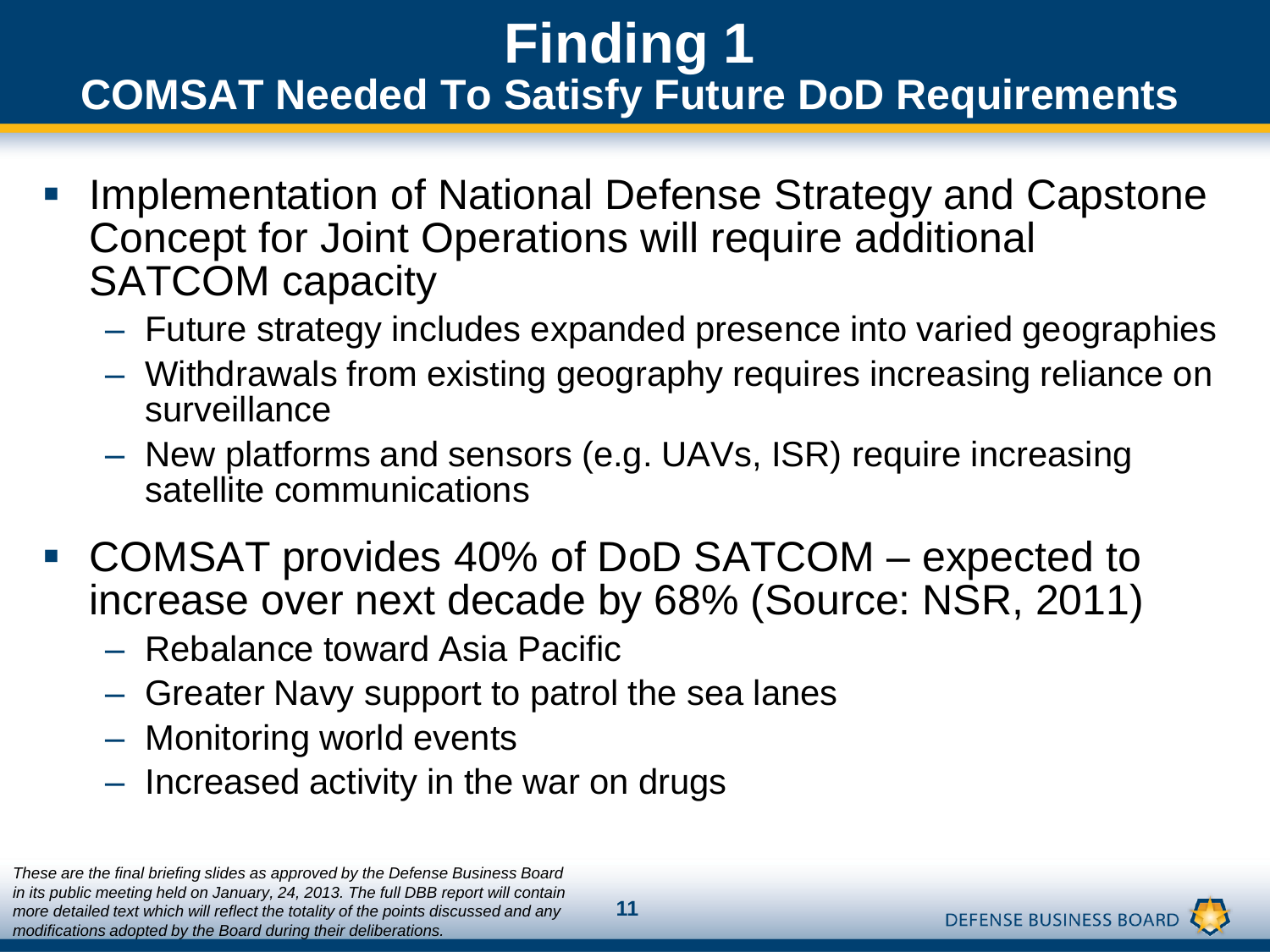## **Finding 1 COMSAT Needed To Satisfy Future DoD Requirements**

- DoD needs to partner with COMSAT to meet growing requirements and available capability
	- MILSAT capacity unlikely to expand due to reduced DoD budgets
		- MUOS, WGS, AEHF, and EPS expected to be the total extent of U.S. MILSAT communications for the foreseeable future
		- WGS sold satellites (#6 and #9) to foreign investors losing the use of bandwidth to non-US countries
	- COMSAT is faster/cheaper to launch than MILSAT
	- COMSAT technology is advancing, in some cases faster than **MILSAT**
- **Problem: Existing contracting procedures for COMSAT** make partnership between DoD and Industry difficult
	- DoD COMSAT procurements on an annual basis
	- Difficulty accepting unsolicited proposals and new ideas from COMSAT service providers, limiting relationships with DoD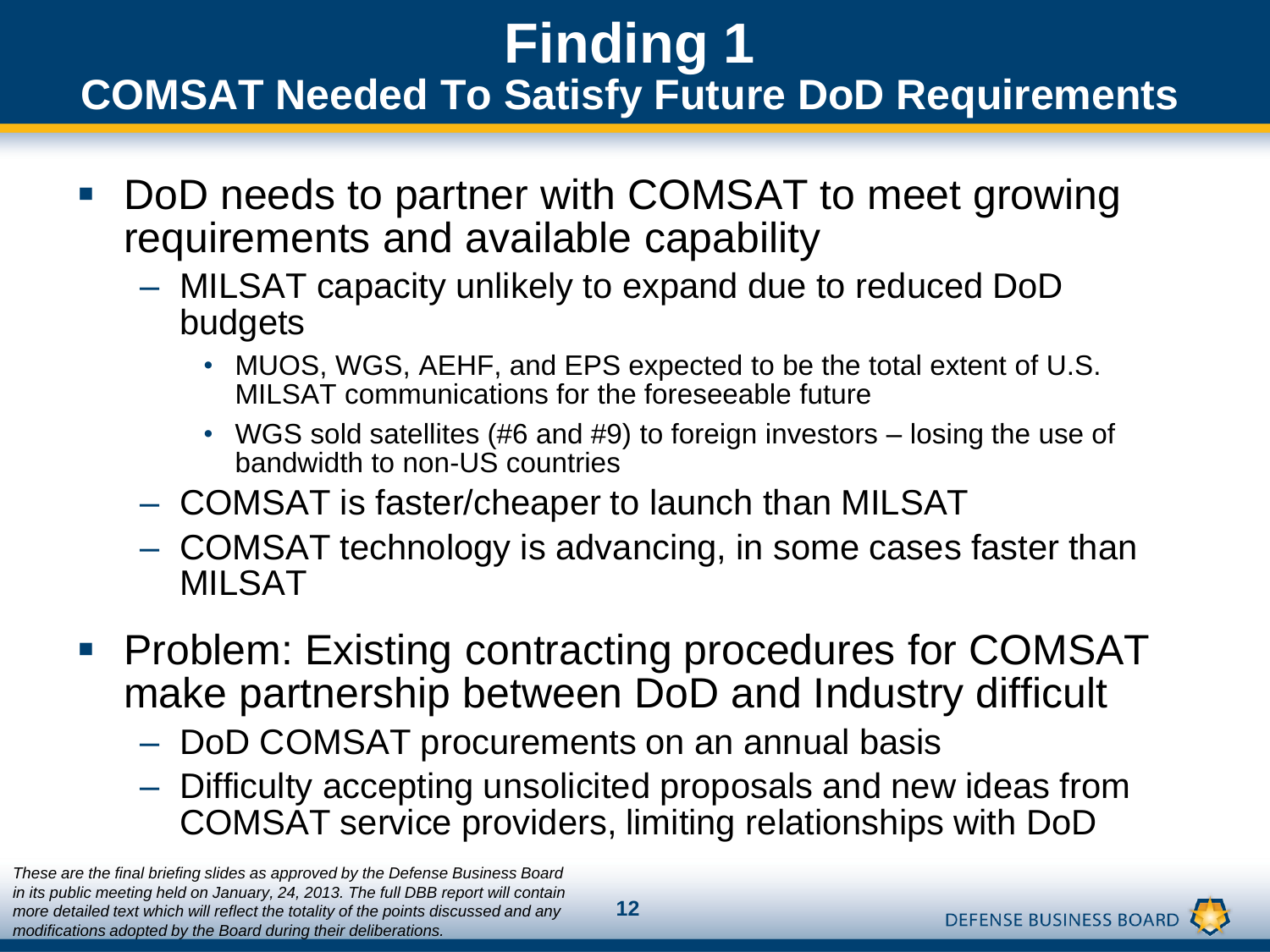## **Finding 2 SATCOM is a Mission Critical Resource**

- SATCOM is used to support the Warfighter with greater capacity needed in the future
	- New missions in current AORs
	- New geographies
	- Evolving technologies with new communications requirements
	- Total Force 2020 command and control
- Warfighter requirements
	- Interoperability seamless connectivity
	- Global coverage operate anywhere in the world
	- Assured, real-time access available on-demand
	- Capacity meet current and emerging requirements
	- Protection from all forms of information warfare
	- Flexibility match the dynamic operational environment
- Growing constraints on COMSAT availability for DoD
	- Global economic growth has placed greater demand on COMSAT capacity
	- Consumer markets in new geographies are growing (e.g., Asia Pacific, Middle East/Africa)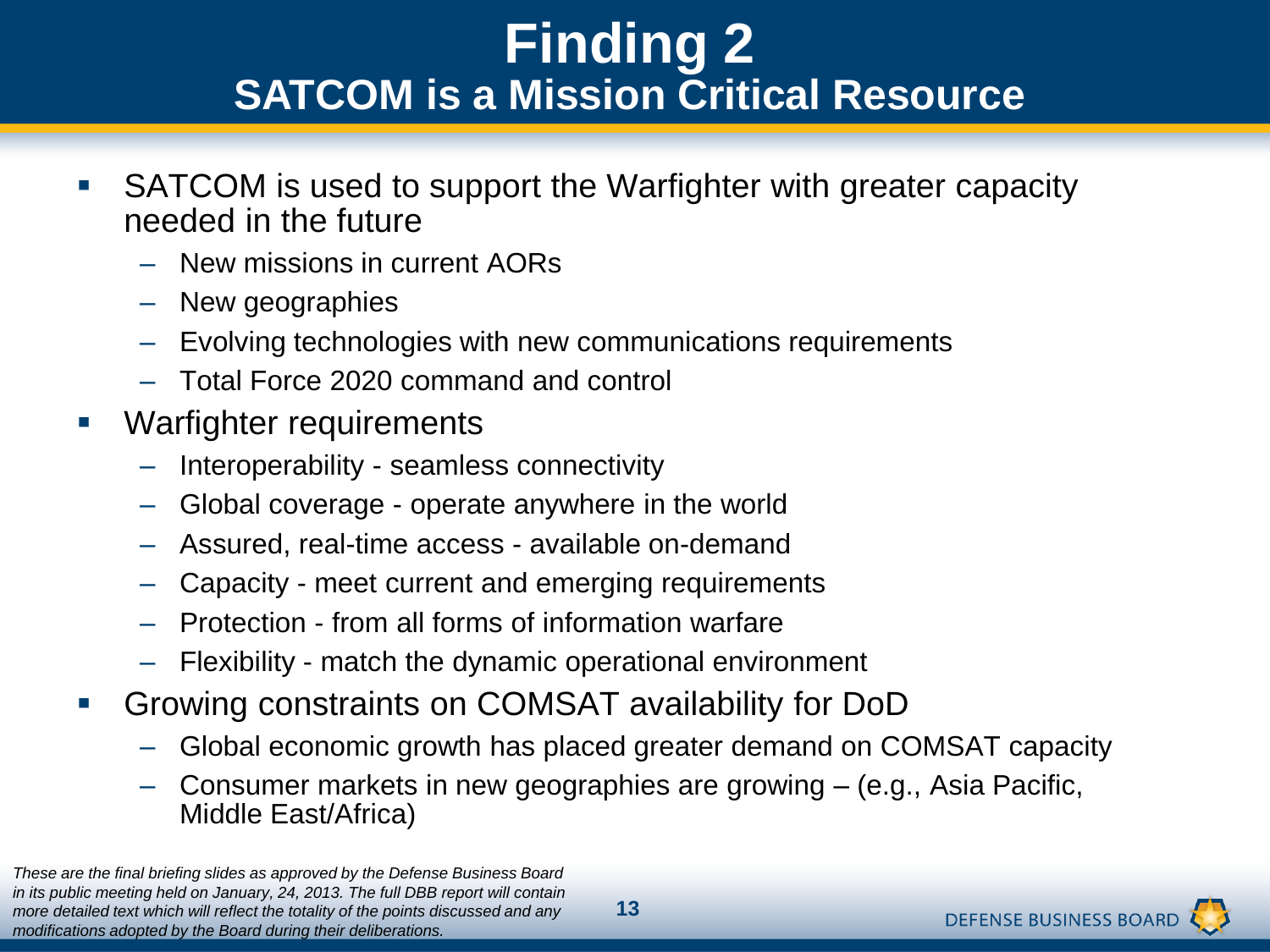#### **"Nontraditional" Opportunities For Rapid COMSAT Acquisition But Obstacles Exist**

- I lndustry is generally ready and willing to partner with DoD and USG in traditional and innovative business arrangements
	- As long as relationship is as profitable as growing commercial contracts
	- Obstacles exist particularly in contractual and statutory concerns
- Largest obstacles to using commercial opportunities (based on Commercial providers)
	- DoD Institutional Barrier: The decision cycle associated with any of these (commercial) proposals is light years ahead of the DoD decision cycle which is generally 2-3 years.
	- DoD does not have the capability to corporately ingest these proposals: The main roadblock is in terms of policy, culture, and process. It is difficult to assume all are untenable.
- Currently DISA/GSA has three types of contracts (indefinite delivery, indefinite quantity (IDIQ))
	- "Bent Pipe" service
	- Buy bandwidth directly
	- Provided end-to-end support services
- Procured through GSA Schedules IDIQ contracts
	- Future COMSATCOM Services Acquisition (FCSA)
	- Custom SATCOM Solutions (CS2)
	- Previously DISN Satellite Transmission Services-Global (DSTS-G)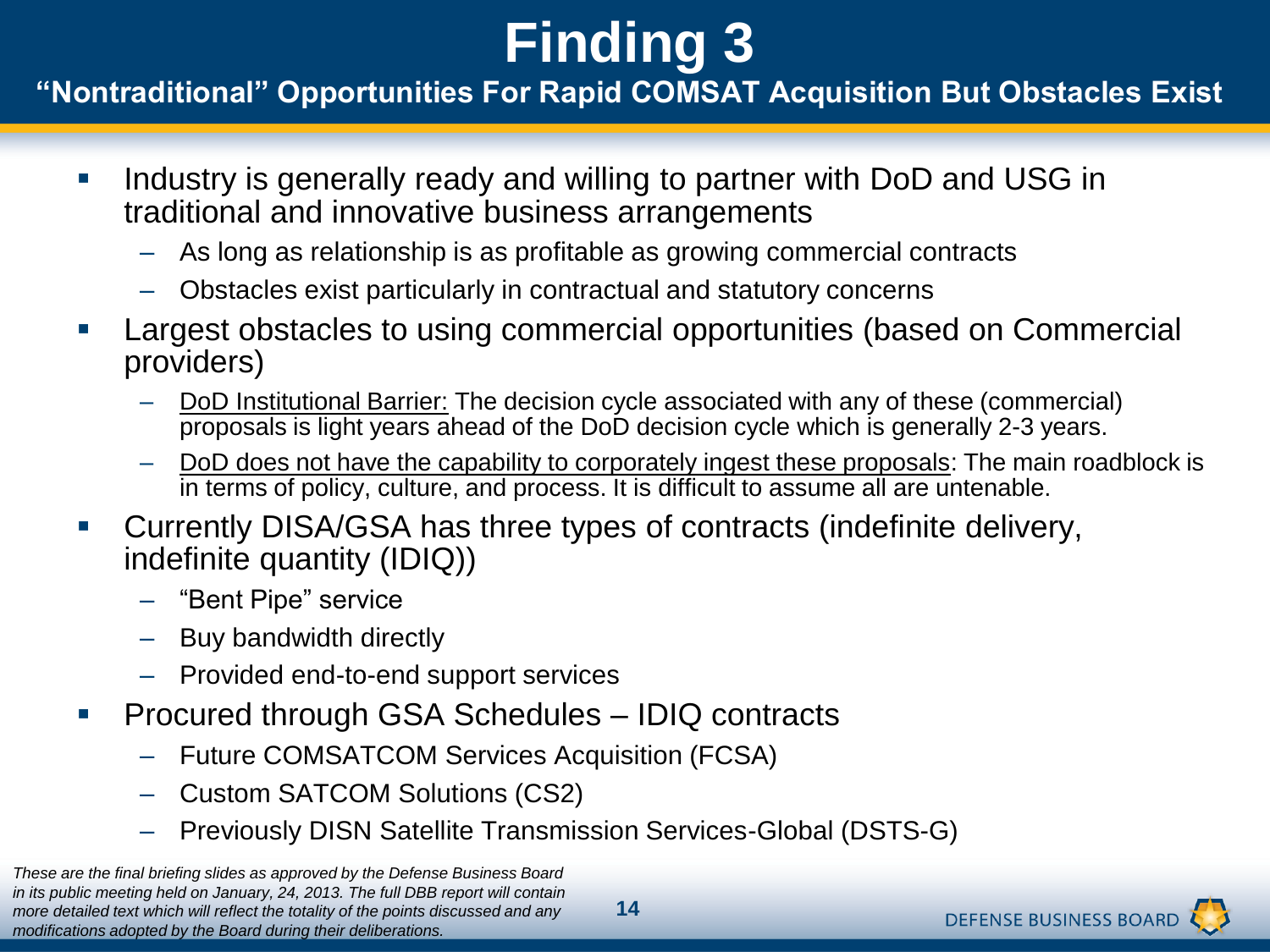#### **"Nontraditional" Opportunities For Rapid COMSAT Acquisition But Obstacles Exist**

|                                                                                                                                                                                                                 | Identified traditional and non-                                                                                                                                  | Identified traditional and non-                                                                                                                                                                                                                      |
|-----------------------------------------------------------------------------------------------------------------------------------------------------------------------------------------------------------------|------------------------------------------------------------------------------------------------------------------------------------------------------------------|------------------------------------------------------------------------------------------------------------------------------------------------------------------------------------------------------------------------------------------------------|
|                                                                                                                                                                                                                 | traditional approaches for COMSAT                                                                                                                                | traditional obstacles for COMSAT                                                                                                                                                                                                                     |
|                                                                                                                                                                                                                 | acquisition                                                                                                                                                      | acquisition                                                                                                                                                                                                                                          |
| <b>Buy to Lease</b>                                                                                                                                                                                             | Make offer to a commercial operator for system use and<br>obtain quid pro quo global service access for discount/zero<br>charge                                  | Funds derived from DoD asset must go to the national<br>treasury vs. global service access deal                                                                                                                                                      |
| <b>Capital Lease</b>                                                                                                                                                                                            | Long term lease for satellite life (>10yrs)                                                                                                                      | Programmers resist O&M dollars for investment (termination<br>liability, competitive annual priorities); Procurement dollars<br>ineligible for these deals; Existing regulation is for 5 year<br>max lease option                                    |
| <b>Anchor Tenancy</b>                                                                                                                                                                                           | NASA/NOAA ability to enter into multiyear contracts to serve<br>as the anchor tenant for commercial space ventures.                                              | Termination liability concerns; Statute limited to<br>NASA/NOAA3 - AT&L offering changes; Cannot be used for<br>COMSAT unless approved by Congress;                                                                                                  |
| <b>Indefeasible Right</b><br>of Use (IRU)                                                                                                                                                                       | Pays for up-front costs; signs agreements with others to get<br>services and pays a large up-front fee, followed by annual<br>charges for maintenance and upkeep | Failed providers pulling out early; poor pricing methods                                                                                                                                                                                             |
| Multi-year/Long<br>term lease                                                                                                                                                                                   | Opportunity to reduce cost with longer leases                                                                                                                    | Congress uncomfortable committing dollars beyond first year<br>Multi-year contracts are limited to 5 years; Termination<br>liability concern                                                                                                         |
| <b>Hosted Payloads</b>                                                                                                                                                                                          | DoD furnished payload; special needs; short timeframe                                                                                                            | Timely ITU frequency coordination to bring service into use;<br>current NTIA spectrum certification policy requires project<br>funding prior to filing; adds significant delay to timeline; US<br>launch vehicle requirement per Space Trans. Policy |
| <b>Pathfinder</b>                                                                                                                                                                                               | Finding optimal approach to leverage COMSAT<br>technologies; long term solution                                                                                  | Long term solution with little time to solve near term budget<br>issues and potential demand                                                                                                                                                         |
| Sources: "Taking Advantage of Opportunities for Commercial Satellite Communications Services", Oct 2012<br>"Commercial Satellite Communications Services Analysis of Alternatives (AOA) Final Report", Oct 2012 |                                                                                                                                                                  |                                                                                                                                                                                                                                                      |

"Space Disruptive Challenges, New Opportunities and New Strategies", Strategic Studies Quarterly, Spring 2012

*These are the final briefing slides as approved by the Defense Business Board in its public meeting held on January, 24, 2013. The full DBB report will contain more detailed text which will reflect the totality of the points discussed and any modifications adopted by the Board during their deliberations.*

**15**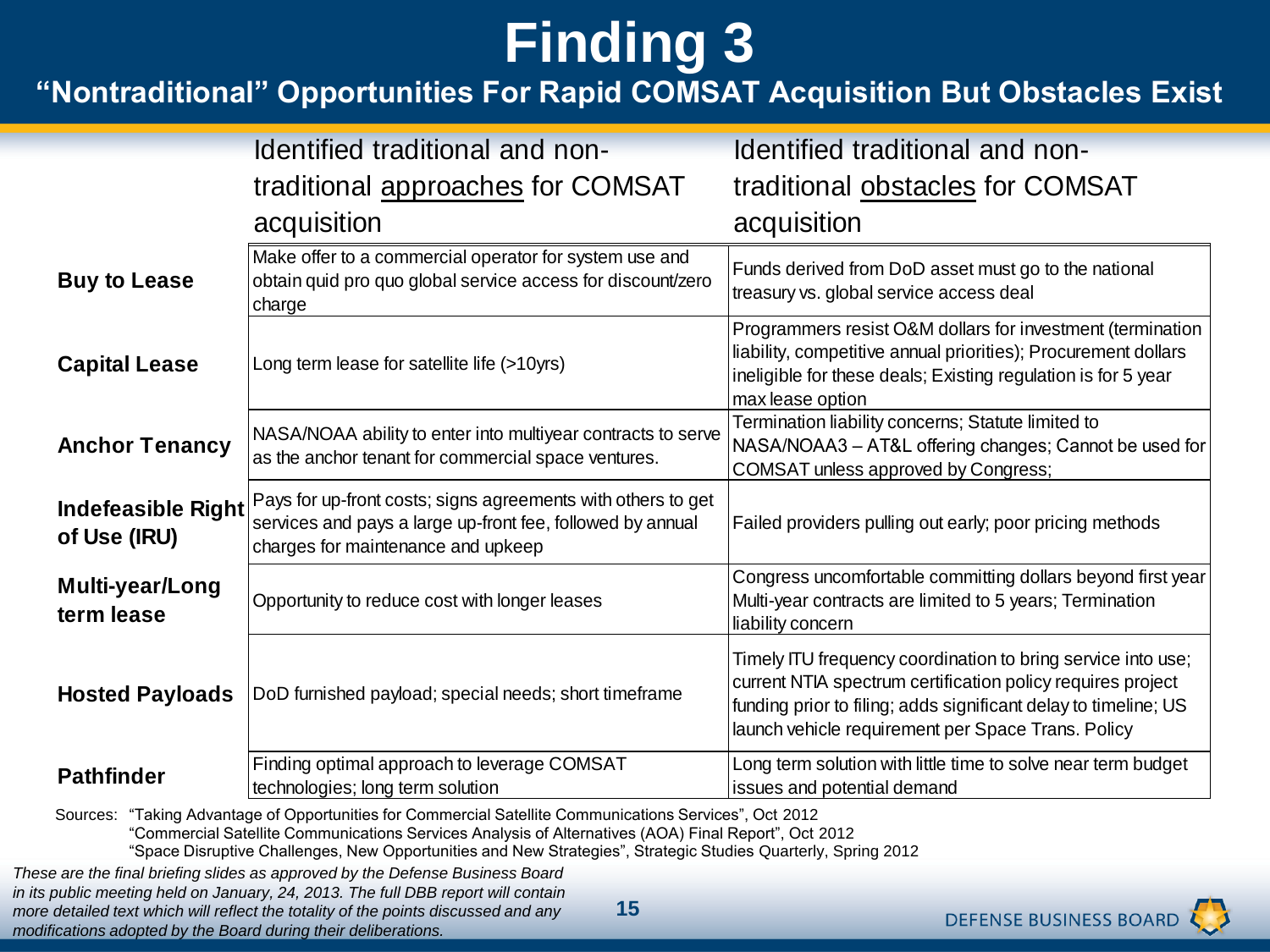#### **DoD Strategy And Management Structure Currently Not Optimized**

- No senior official claimed sole responsibility for SATCOM
	- Multiple DoD officials asserted ownership for key components of SATCOM (i.e., strategy, operational, tactical, and acquisition support, etc.)
	- From an outside view, appears current roles and responsibilities are ambiguous
- **Defense Space Council (DSC) currently serves as advisory forum** (Deputy Sec Def Memorandum, 22 November 2011):
	- Aligns requirements, planning, programming, budgeting, and execution
	- Synchronizes Defense Space activities
- As COMSAT capabilities evolve, DoD will need to be more proactive and innovative
	- Joint Force 2020 Capstone Concept of highly-networked force depends on redundancy and diversity of communications links
	- Mobile computing trends require significant increases in both USG and DoD capacity
	- New MILSAT assets not anticipated until 2025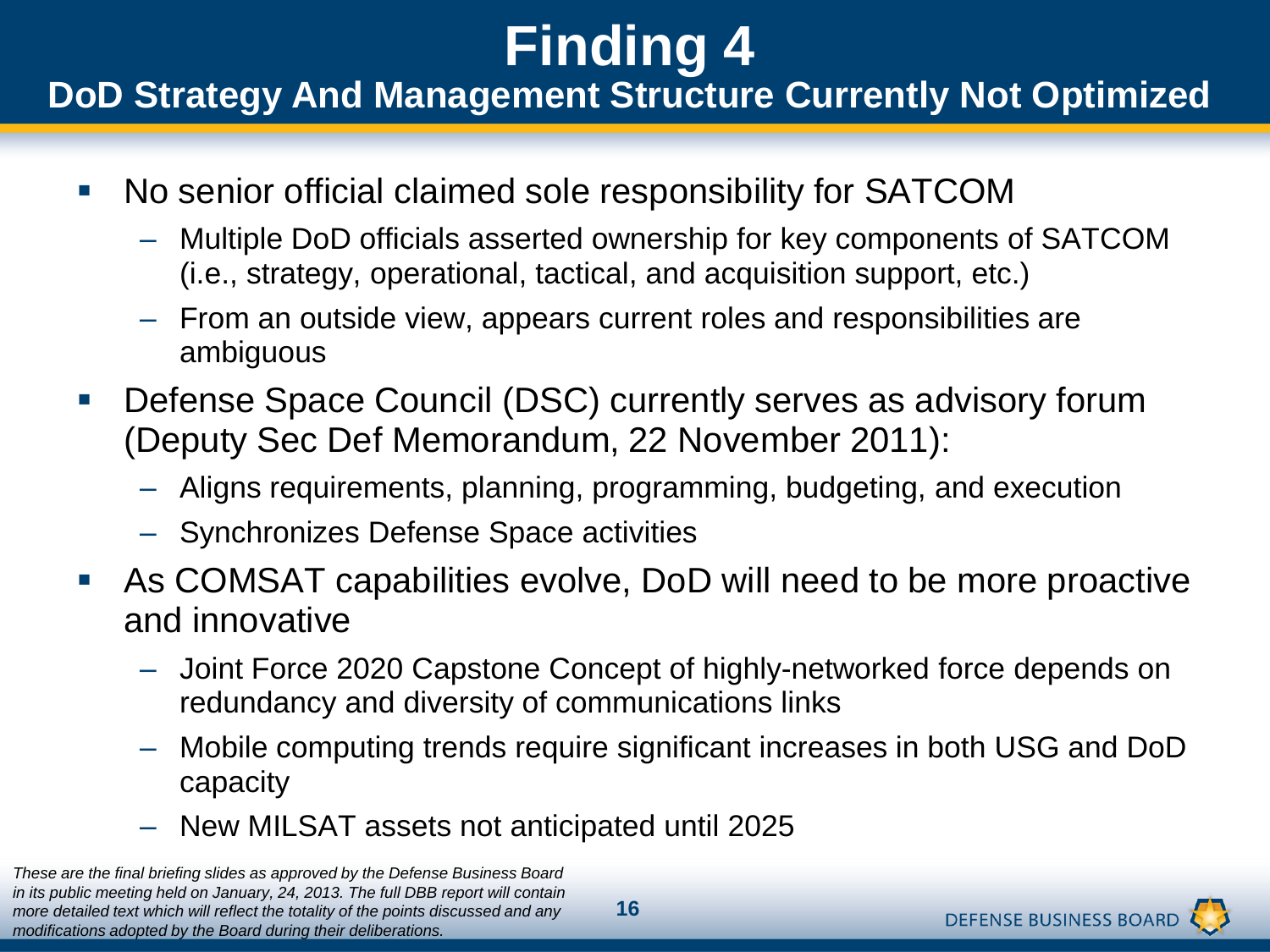#### **DoD Strategy And Management Structure Currently Not Optimized**

- Commercial and government SATCOM acquisition timeframes are not equal
	- Commercial industry typically plans future capability 3-4 years in advance to facilitate financing, development, launch, and deployment.
	- Commercial sector generally operates on more efficient and cost effective timelines (24-48 months)
	- MILSAT operates on a >10+ year timeline from concept to delivery
- Emerging geographies require DoD to use more COMSAT, yet no plan to do so
	- Middle East Africa, Indian Ocean Region, Pacific Ocean Region, Asia Pacific, Latin America
- Need to differentiate the type of communications capacity requirements: aerial or terrestrial
- **However, as of January 2013, the DoD CIO defined a SATCOM** governance framework, including a "C4 Capability Integration Board" (C4CIB) to address mid-level executive matters related to SATCOM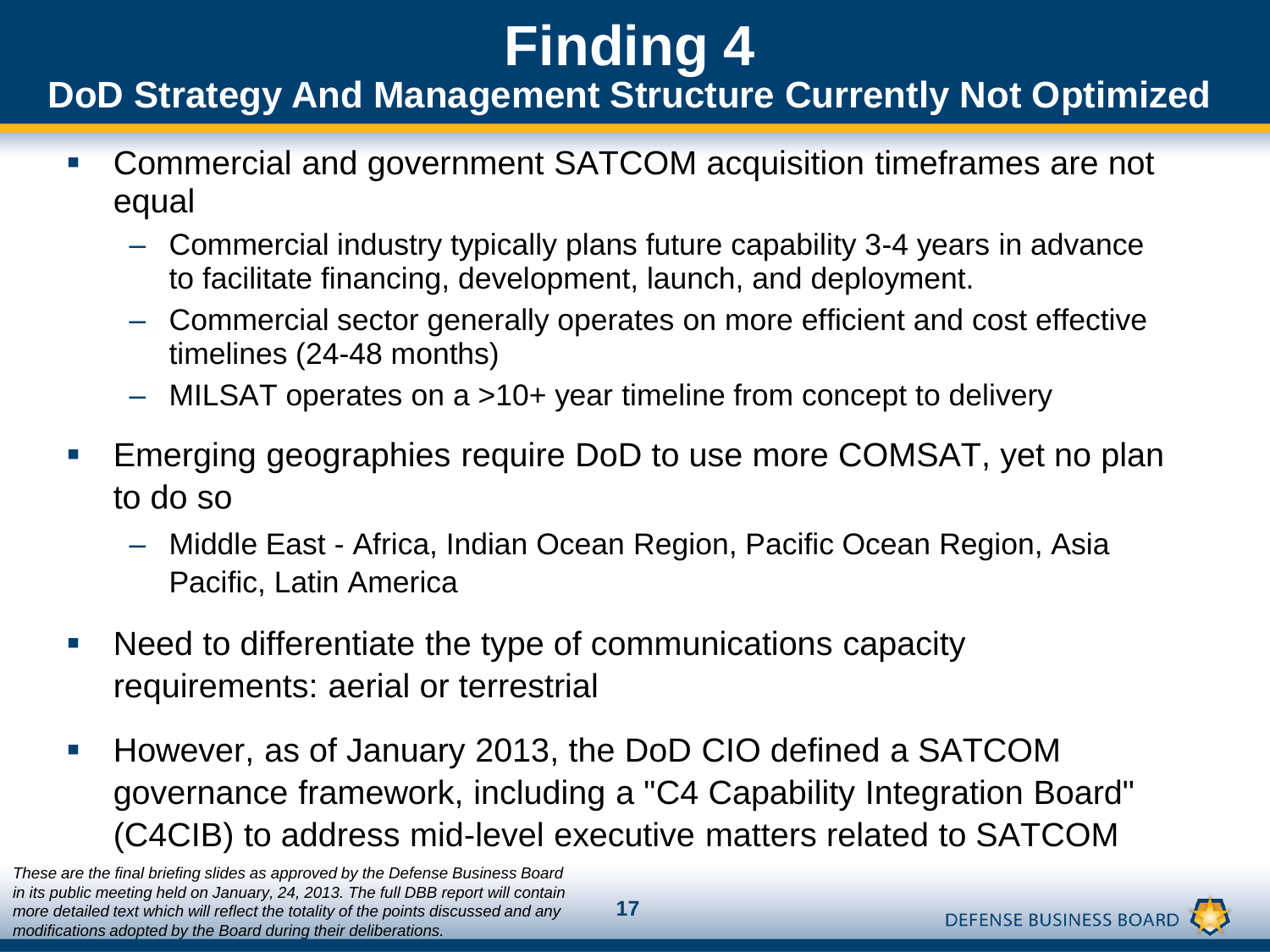## **Recommendations Near-Term**

#### 1. Take advantage of more capital lease opportunities (Action: CIO/DISA)

- Take advantage of DISA Assured Satellite Service in a Single Theater (ASSIST Experience) and lengthen COMSAT capital leases
- Although multi-year authority is available through GSA, DoD is reluctant to use due to upfront costs
- Commercial Capital Lease of multiple increments for up to 10 years to match COCOM needs, DoD saves up to \$100M per year
- 2. Continue Hosted Payload efforts (Action: Space Command and Defense Space Council)
	- Ability to fill special needs in short time frame
	- Use ID/IQ contract instrument
	- Make all necessary International Telecommunication Union (ITU) filings to take advantage of opportunities in advance
	- Consider a mix of COMSAT and Hosted Payload opportunities to maximize the resilience and effectiveness of space assets
- 3. To provide additional flexibility consider alternative new contractual opportunities and arrangements (Action: DSC/USD (AT&L))
	- "Indefeasible Right of Use" (IRU) temporary ownership
	- FY 14 "Anchor Tenancy" language: 10 year firm-fixed contracts (draft legislation already exists)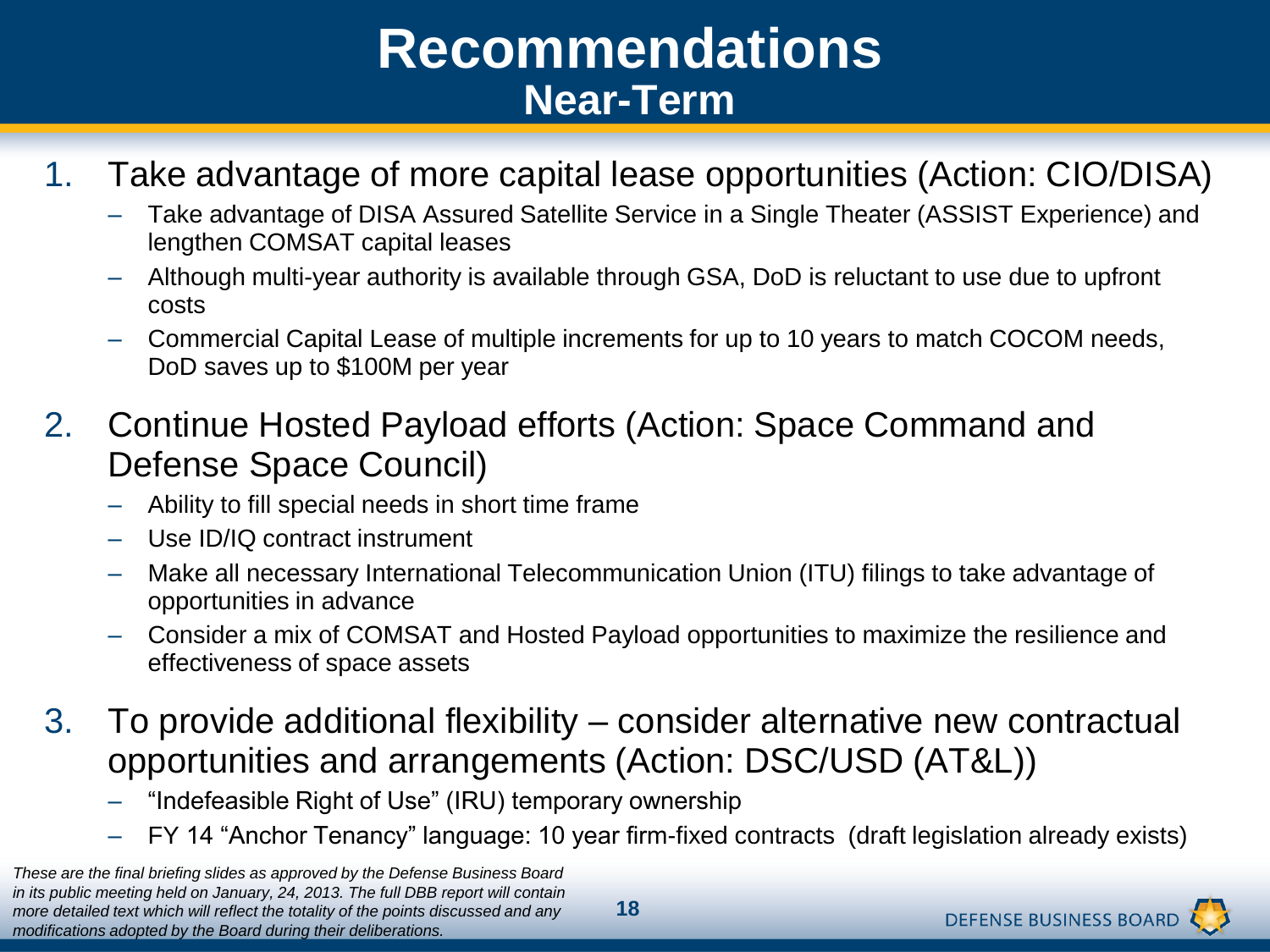## **Recommendations Near-Term**

- 4. 2014 QDR to elevate importance of SATCOM by specifically addressing the balance of COMSAT/MILSAT (Action: USD (Policy))
	- Work with the Executive Agent for Space, STRATCOM, and DoD CIO to enhance capacity opportunities for both MILSAT and COMSAT
	- Evaluate technical and cost savings potential for shifting balance of DoD SATCOM toward COMSAT, providing specific military requirements can be met
- 5. Increase DoD outreach to COMSAT platform and service providers commensurate with increased importance of COMSAT in a MILSAT/COMSAT rebalancing (Action: USD (AT&L))
	- Related to increased demand for bandwidth in new geographies
	- MILSAT timeframe is too long to meet requirements
- 6. Continue in parallel a Pathfinder approach for better economical solutions (Action: USD (AT&L))

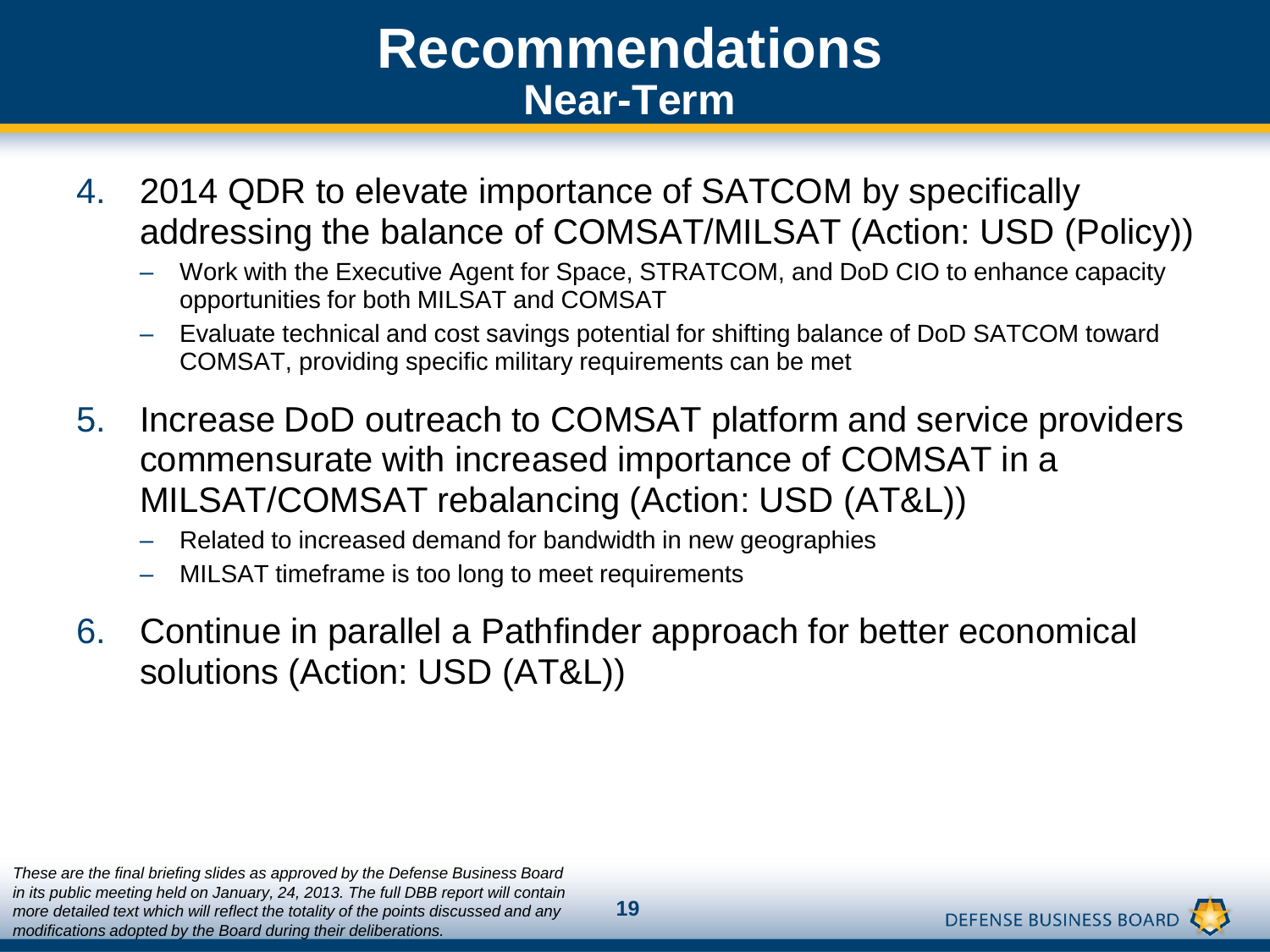## **Recommendations Long-Term**

- 1. Support the DoD CIO in establishing a governance and usage plan for MILSAT and COMSAT ecosystem including aerial and terrestrial elements (Action: CIO/STRATCOM/DSC)
- 2. Address which organization(s) has operational and tactical execution authority (Action: STRATCOM/Joint Staff/COCOM)
	- DoD already working in the direction of CIO governance plan
	- Collaborate through DSC on priorities and synchronization with all opportunities
- 3. Facilitate future governance by designating a single DoD point for procuring all SATCOM assets and services (Action: SecDef/CJCS)
	- Model after the authority DLA has (possibly DISA) as a one-stop shop for logistics support of commodities
	- Recognize the fungibility of communications commodities across the Services and across geographies
	- Coordinate military and commercial resources for best value opportunities (e.g. considering COMSAT's cost advantage vs. MILSAT)
		- Major strategic sourcing opportunity in support of all military Services
		- Include aerial and terrestrial communications to get full benefit

*These are the final briefing slides as approved by the Defense Business Board in its public meeting held on January, 24, 2013. The full DBB report will contain more detailed text which will reflect the totality of the points discussed and any modifications adopted by the Board during their deliberations.*

**20**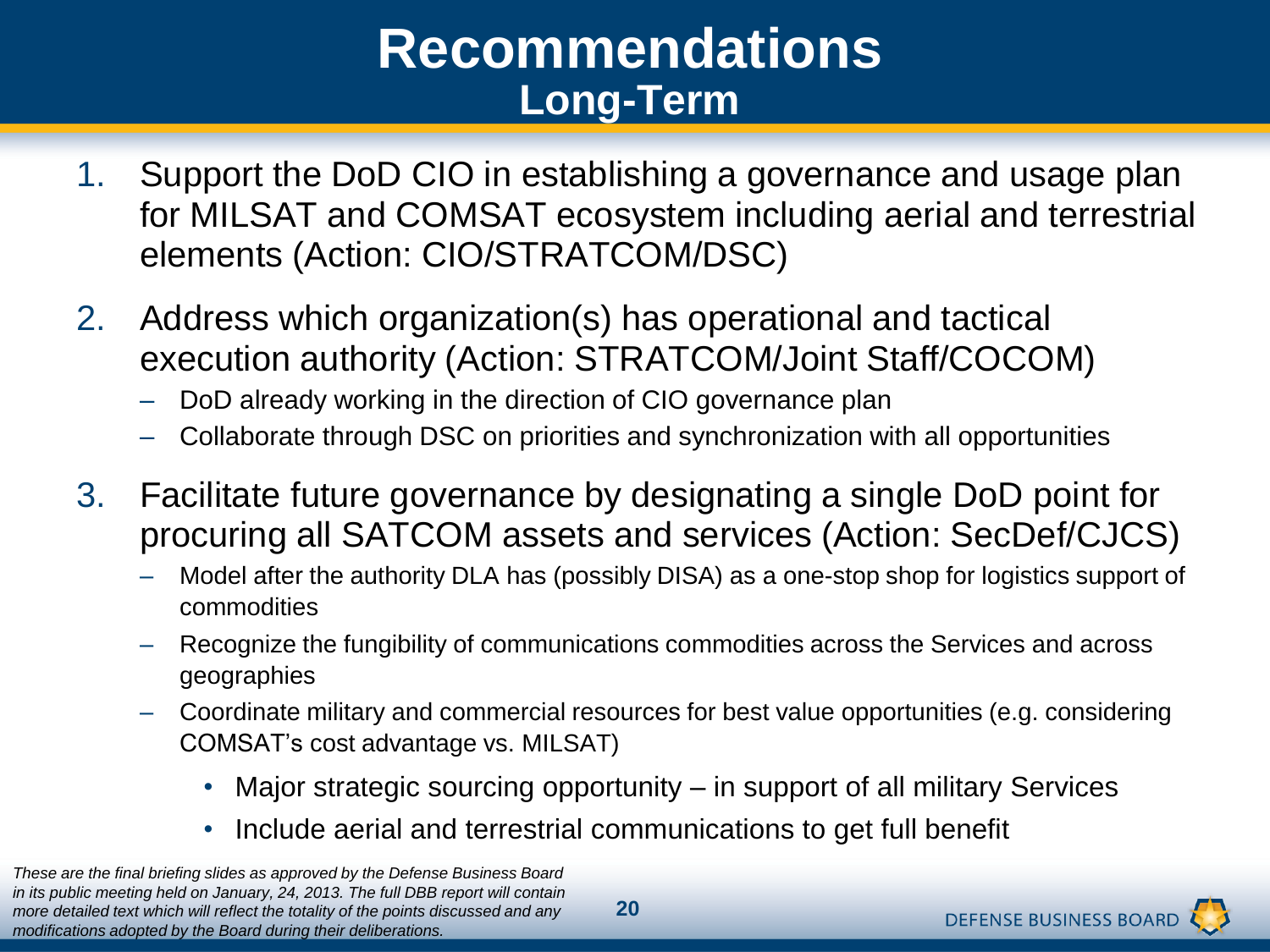## **Next Steps**

- **Briefings to USD (AT&L), DASD, SPACE, VCJCS,** Service Secretaries, CIO, STRATCOM
- Convene follow-on DBB task group to explore business models for implementation of centralized DoD SATCOM governance and acquisition